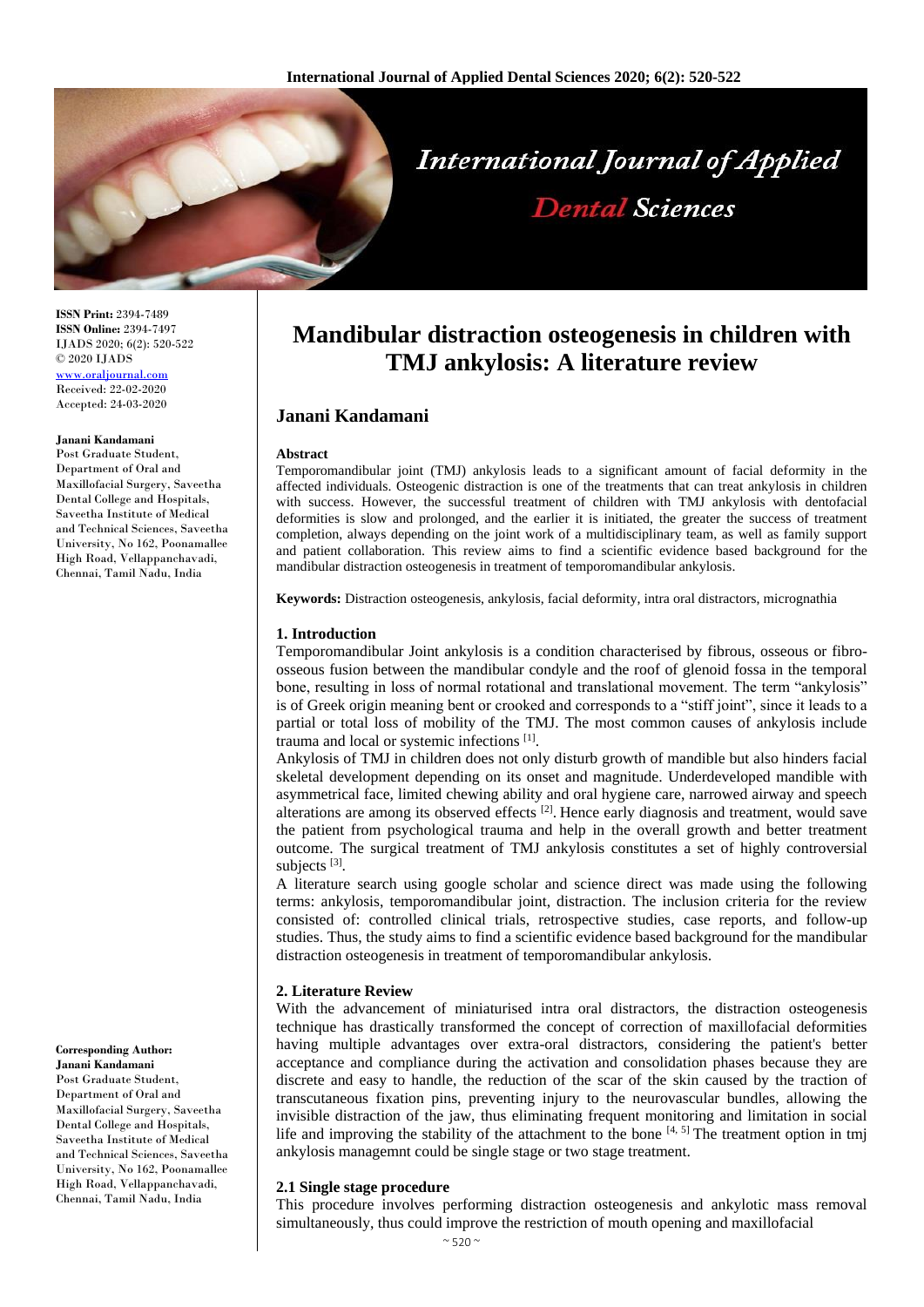deformity simultaneously, avoid second surgery, and reduce the economic burden of patients. However, it may have the following disadvantages which includes the effect of distraction osteogenesis may be unsatisfactory because of the unstable condyle, there may exist interference between physical exercises and distraction and there still needs the second surgery to remove the distraction devices.

Recently, transport distraction technique has been utilised to reconstruct a neocondyle. This technique does not require bone graft, and could form a false fibrous disk by compression of the connective tissue between the neocondyle and glenoid fossa to minimise the risks for relapse. But a long-term follow-up study found that the stability and height of the neocondyle is less desirable and stable [5, 6].

## **2.2 Distraction Osteogenesis before Anklylosis Removal:**

Mandibular distraction has revolutionised the treatment of children with ankylosis and associated micrognathia. These patients present with severe obstruction of the airways. Distraction osteogenesis may be applied to the retruded ankylosed mandible to correct secondary deformities and widen thyro-pharyngeal airway by mobilising the genioglossus muscle and the whole tongue forward. In turn, the symptoms of snoring and obstructive sleep apnea May improve. The distraction technique remains the only intervention that directly corrects mandibular hypoplasia and the back tongue, providing efficient relief of airway stenosis. Multiple studies have demonstrated the efficacy of distraction to avoid tracheostomy and decrease the severity of airway obstruction in this group of patients. It is therefore not surprising that distraction mandibular has become the firstline intervention in many centres for the surgical treatment of patients with micrognathia. The reported complications associated with mandibular distraction are relatively low, with infection being the most common and easily treated with antibiotics [7-9] .

On Performing distraction osteogenesis of the mandible as the initial surgery, followed by arthroplasty or TMJ reconstruction, will enable advancement of the mandible but without achieving favourable dental occlusion. Since TMJ ankylosis frequently leads to more complex facial deformity which are not amenable by simple distraction procedure, some patients require orthognathic surgery to improve occlusion and facial profile along with or following arthroplasty or TMJ reconstruction. Few other surgeons persist that arthroplasty should be performed at the first stage to solve the problem of limited mouth opening, and distraction osteogenesis at the second stage [10].

#### **2.3 Distraction after Ankylosis Removal**

Correction of mouth opening and advancing the mandible in one single operation. Able to control and decide the amount of mandibular advancement to enlarge the posterior airway to correct obstructive sleep apnea. Improve feeding immediately. Challenges usually faced would be patient will be unable to perform immediate intensive mouth opening exercise due to distraction osteogenesis procedure and secondly, Early jaw exercise may hinder the new callus formation at the healing osteotomy sites. For patients who were diagnosed as TMJ ankylosis with OSAHS, distraction osteogenesis should be performed before release of the TMJ ankylosis, and thus we could treat mandibular bone deficiency and increase the airway volume at the same time, and the late surgery would be safer. If TMJ ankylosis was released at the first stage, then the already diminished airway space would be further

shrinked and may lead to lower blood oxygen saturation or even apnoea that requiring emergency tracheostomy in the postoperative period or the late surgery [11, 12]

### **3. Discussion**

Management of TMJ ankylosis in children differs from adult as it involves growth period and developing dentition. Facial and mandibular growth disturbance, invariably results in acute compromise of the airway, affecting physical and psychological disability. The treatment of TMJ ankylosis varies from center to center, which includes resection of the ankylotic mass with physiotherapy, reconstruction with costochondral graft, and orthognathic surgery to reconstruction with prosthesis recently to the distraction. The distraction osteogenesis (DO) offered the option of lengthening the mandible, providing space for correction of crowding and eruption of hitherto unerupted teeth, correction of occlusal cant, midline shift, and gross asymmetry. Most of the surgeon experience the dilemma of performing a single stage procedure or as a two-staged procedure [13].

The advantage of distraction osteogenesis over other treatment methods means it is possible to initiate physiotherapy on the day following surgery, and there is no need to harvest bone from a donor site for the graft. This is extremely important in juvenile patients because it does not impose restrictions on their normal activity and involves no risk of a complication at the donor site (such as wound infection or oedema in the case of a rib graft). Another advantage is the simultaneous gradual soft tissue adaptation during distraction [14]. It is also of importance that the amount and direction of bone lengthening is quite predictable, since the callus distraction may be controlled. A disadvantage of this is the fact that the distraction device has to remain in place for the period of distraction and subsequent bone healing. The high cost of the distraction device is also of importance. Orthognathic surgery can increase the length in the body of the mandible with bilateral sagittal split osteotomy and inverted "L" osteotomy, on the other hand, DO increases both ramus height and length of the body of the mandible. Moreover, since the process of DO is slow, over a period, tissues around the mandible adapt and improve the asymmetry [15].

Distraction osteogenesis constitutes another reconstruction method applied to the TMJ structures damaged by ankylosis. A reverse L-osteotomy is made, creating a transport segment, which is advanced through the defect. New bone is created in the distraction gap and the leading edge of the transported bone fragment becomes enveloped by a fibrocartilaginous cap, thus reconstructing a neo-condyle and a pseudo-disc [16]. The transport segment is advanced superiorly 0.5 mm twice a day until contact with the glenoid fossa is achieved. Further advancement provides a correction of the vertical deficiency of the mandibular ramus. The longterm results are good provided intensive postoperative physiotherapy is carried out. A negative aspect of the distraction osteogenesis is the amount of bone left after the removal of affected tissues, limiting the possibility of creating a segment for the transporting distraction osteogenesis.

## **4. Conclusion**

Distraction osteogenesis of mandible in the first phase and followed by release of ankylosis (with gap or inter-positional arthroplasty) in the second phase operation or Release of ankylosis (with gap or inter positional arthroplasty) followed immediately by distraction osteogenesis. Either of these two